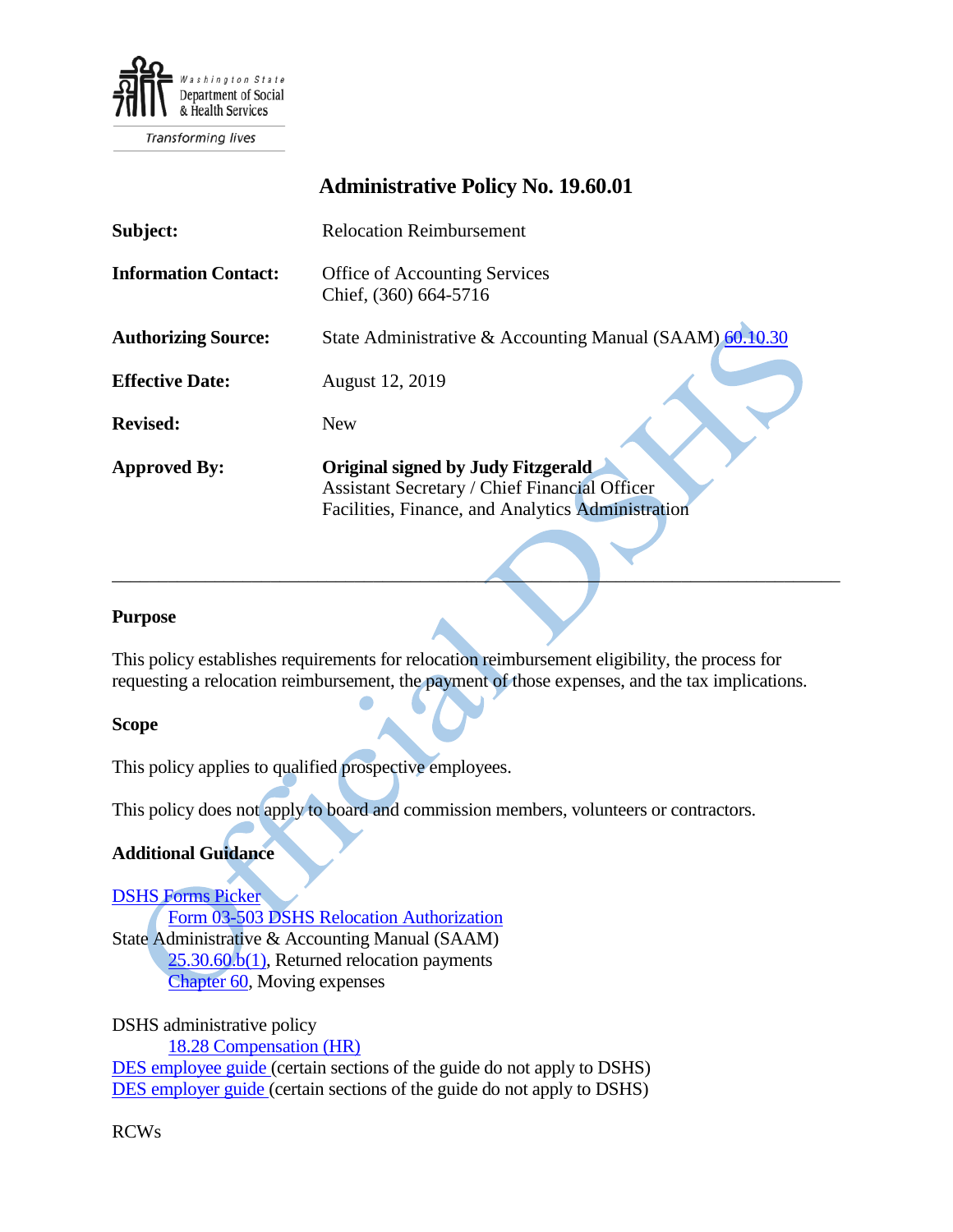Administrative Policy No. 19.60.01 August 12, 2019 Page 2

> [43.03.120](http://apps.leg.wa.gov/RCW/default.aspx?cite=43.03.120) Moving expenses of new employees [43.03.125](http://apps.leg.wa.gov/RCW/default.aspx?cite=43.03.125) Relocation compensation for domiciliary moves

WACs

[357-28-310](http://apps.leg.wa.gov/WAC/default.aspx?cite=357-28-310) When can an employee receive relocation compensation [357-28-315](http://apps.leg.wa.gov/WAC/default.aspx?cite=357-28-315) What would cause an employee to be required to pay back the relocation payment [357-28-320](http://apps.leg.wa.gov/WAC/default.aspx?cite=357-28-320) Must the employer develop written criteria for relocation compensation

# **Definitions**

**Appointing authority** is an employee DSHS authorizes to hire and terminate staff. The appointing authority may delegate this authority.

**Department** refers to the Department of Social and Health Services (DSHS).

**Employee** means an individual in DSHS who:

- 1. Is paid a salary or wages, and receives benefits for work performed for the department;
- 2. Has been issued a state employee identification number;
- 3. Is recognized as a state employee by the state Department of Enterprise Services (DES); and
- 4. Is paid through the human resource management system (HRMS).

**Human resource management system (HRMS)** is the central personnel and payroll application for Washington state government. It serves all state government agencies, and provides a common data system.

**Office of accounting services (OAS) payroll office** is the office within the facilities, finance, and analytics administration (FFA) that manages payroll for the Department.

**Program** means the affected DSHS programs, including the division, office, or staff designated by the assistant secretary or division director as being responsible for compliance with this policy.

**Qualified prospective employee** means an applicant for the position of director, deputy director, assistant director, state supervisor or other personnel having both executive and professional status

**DSHS Relocation authorization form** is a form used to authorize moving household goods of prospective employees to a new official residence.

**W2** is the IRS wage and tax statement form issued to report taxable income for providers who provide in-home care to DSHS clients, reportable under IRS publication 926

# **Policy**

# **A. Relocation reimbursement is limited to qualified prospective employees**

1. Exceptions may be made when there is an inability to fill a lower level exempt or classified position.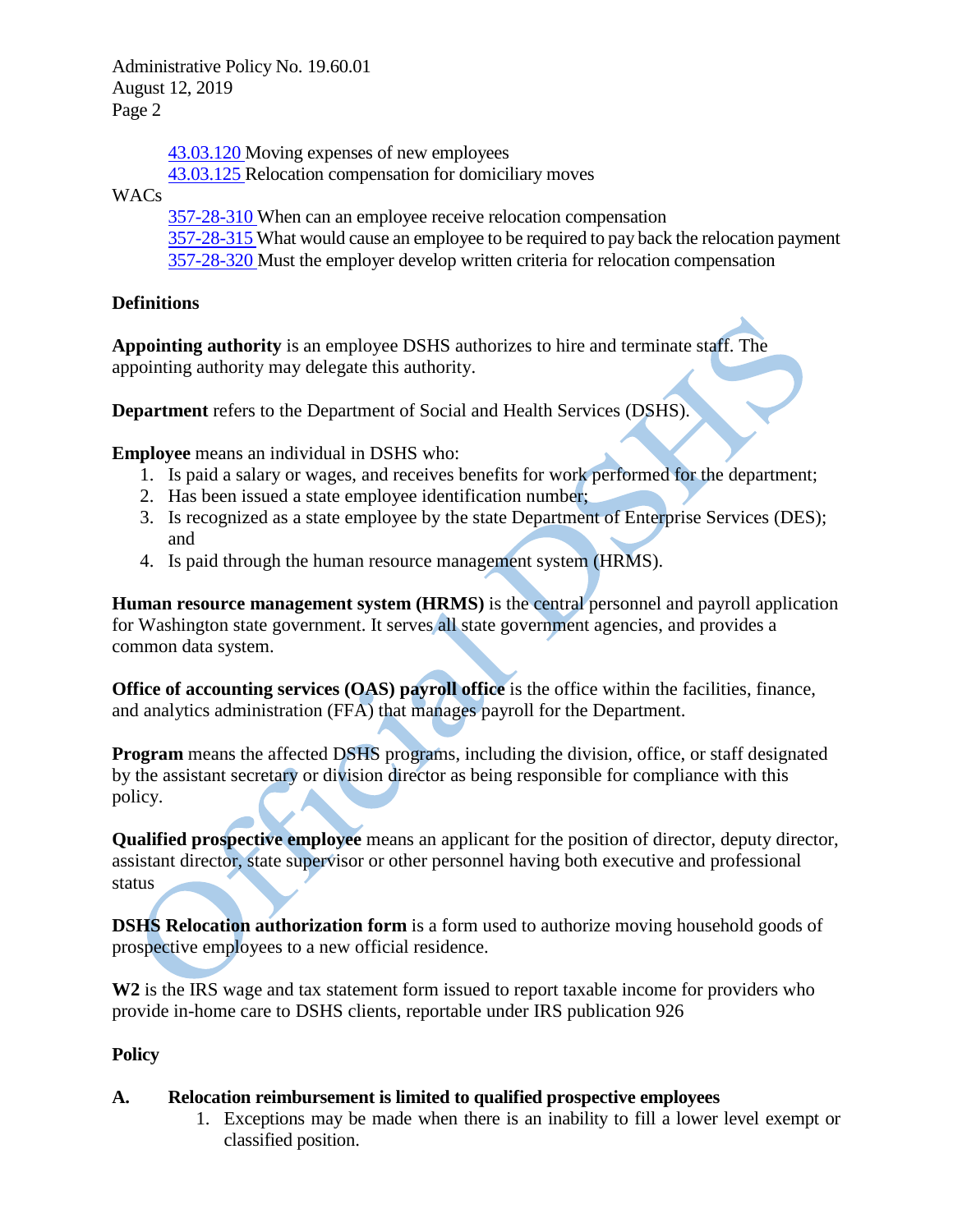Administrative Policy No. 19.60.01 August 12, 2019 Page 3

> 2. Transfers within the department are not authorized (see AP 18.28 Compensation section X. Relocation Compensation)

#### **B. The payment of relocation reimbursement must:**

- 1. Be pre-approved by the chief financial officer (CFO) using the DSHS relocation authorization form
- 2. Not exceed 10% of the annual salary of the prospective employee
- 3. Be reported as taxable income and documentation for approval and of payment must be sent to the OAS payroll office for tax reporting

#### **C. Payment of relocation reimbursement may occur once the prospective employee has been established in HRMS**

1. Payment can be made by exception code 05 if the prospective employee requires payment before they are established in HRMS

# **D. The CFO may authorize a lump sum relocation payment**

- 1. Lump sum payments will be within existing resources and is the total amount for all moving costs. Receipts are not required for lump sum payments
- 2. Payment by original receipts is required if lump sum is not approved by CFO

### **E. The prospective employee is responsible for hiring a common carrier or for renting moving equipment**

- 1. The prospective employee is not authorized to use the state moving contract
- 2. The department will not pay moving expenses directly to a vendor
- 3. The prospective employee must submit receipts for reimbursement when required
- 4. The prospective employee is responsible for any unauthorized charges or amount due in excess of approved funds

# **F. The Department will only authorize moving expenses as stated i[n SAAM 60.20](https://www.ofm.wa.gov/sites/default/files/public/legacy/policy/60.20.htm)**

- 1. Allowable moving expenses include the costs to move household goods, personal effects, and property used in a dwelling.
- 2. The department will not pay moving expenses for animals, and articles of sentimental or high value.

# **G. The Department will withhold or request reimbursement if:**

1. The prospective employee terminates or causes termination within one year of the date of employment, except when the employee is laid off, receives disability separation, or other good cause as determined by the assistant secretary and CFO.

# **Procedures**

#### **A. Obtaining approval for moving expense**

- 1. The program must:
	- a. Review the [DES agency moving guide](https://des.wa.gov/sites/default/files/public/documents/ContractingPurchasing/AgencyGuideOnMoves.pdf?=0fd6e) (certain sections of the guide do not apply to DSHS)
	- b. Complete a request using the DSHS relocation authorization form and